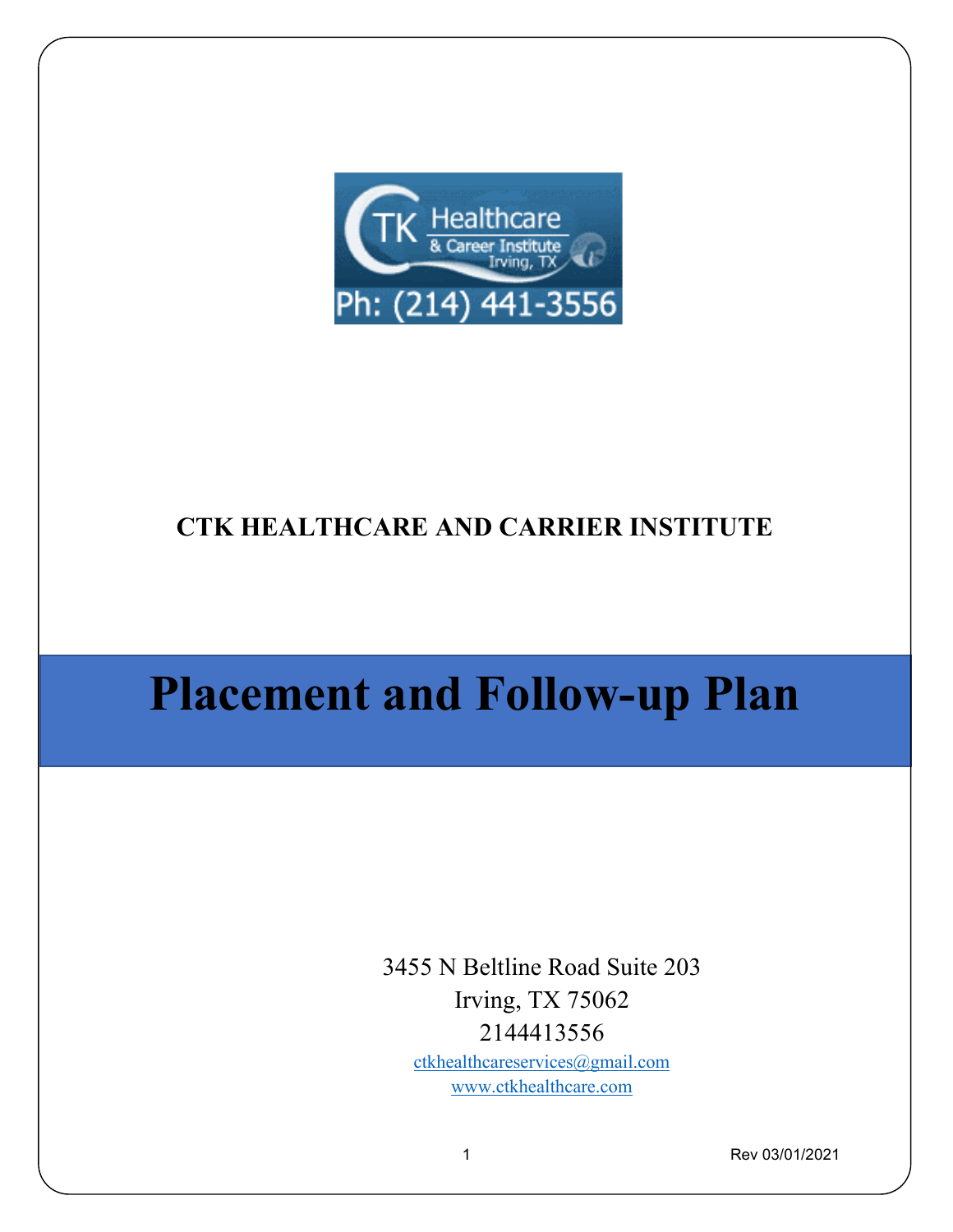#### **Plan for Job Placement Policy**

#### *(Note: CTK does not guarantee job placement)*

 CTK has developed a plan to assists its students for their placement in the job market. The purpose of this plan is to ensure to assist its student ready from preparation to place in job market.

**Responsible person:** The student service Coordinator is responsible for implementing the plan.

**Outlines of the activities:** Following are the outlies of activities to achieve the objectives of the plan

- 1. Resume preparation class and help
- 2. Career counseling and job search tips including assist in resume preparation
- 3. Inform the students for the job fair/Availability in healthcare facility
- 4. Connect students with job placement agencies and counseling as needed
- 5. Establish social media, communication network with former graduates in the job market including staff and instructors to find the avenues to grab the opportunity for its students.
- 6. Be proactive to find the job fairs, hiring through direct communication or by electronic means and post the opportunity in the campus for the student access and/or call, text, email them.
- 7. Track of employment, license pass rate records and employer information of the completers. Discuss about the measure of institutional success during the advisory meeting.
- 8. Compute the total number of placements, license and completers annually to figure out the threshold level and to measure the student success in all the programs in every year.
- 9. Interview preparation skills

**Review, Evaluation & Revision of the Plan:** The plan will be reviewed at least once a year in the staff meeting and/or to the Institutional Advisory Board. The plan once revised will be made public and to the staff, through SSC.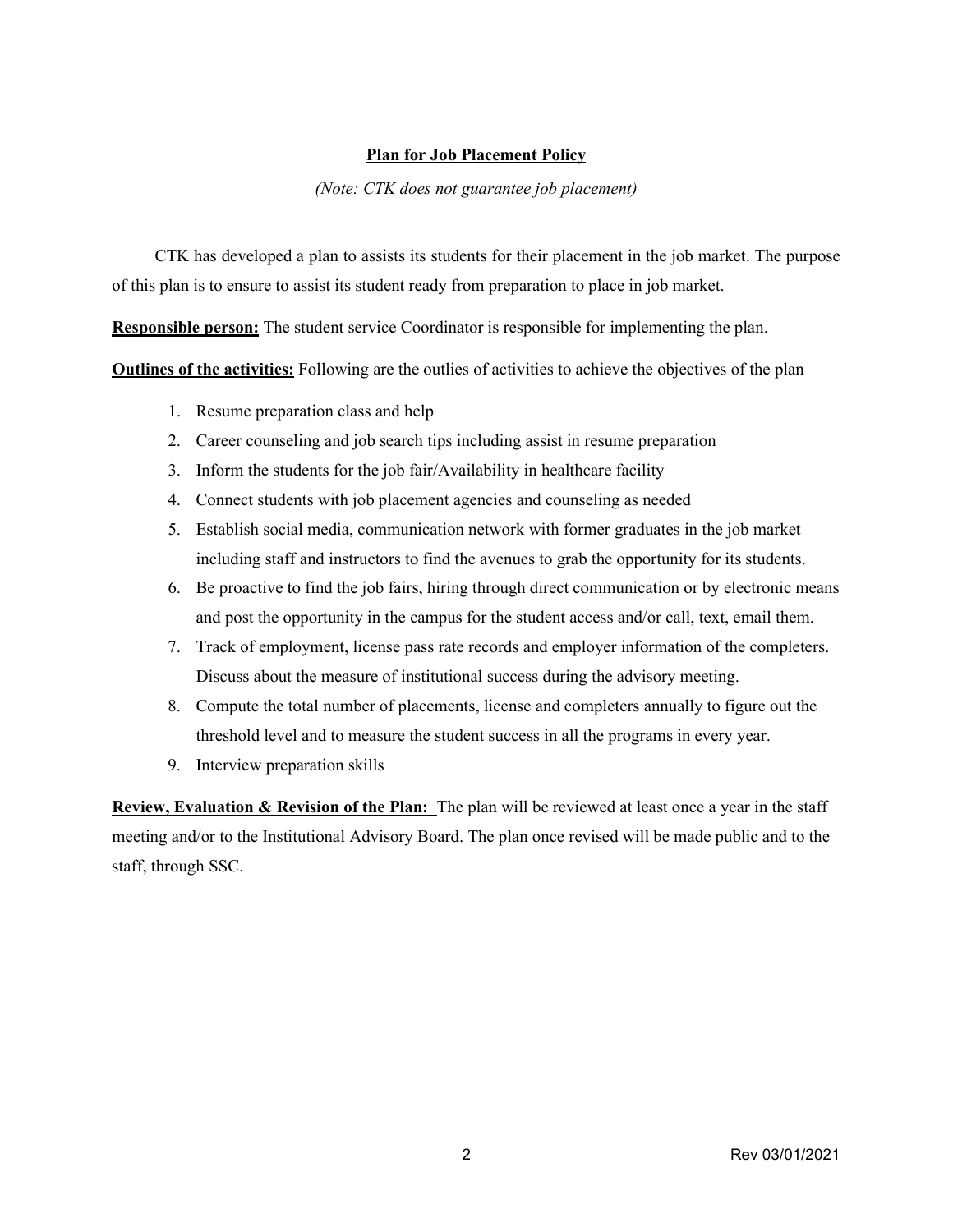#### **Follow-Up Plan**

CTK provides continuous and systematic plan for follow up its student's activity for quality program and career training to all students, and assists with job placement prior to and upon completion of their program. To ensure the outcome of training in the job and the growth of program, it also collects feedback about the program including the instructor's evaluation and the method of delivery right after the program completion, from its former graduates and from the employers.

#### **Coordination of Services**

CTK student services coordinator (SSC) conducts an exit interview with students before they leave the institution. All activities related to the program they are graduating, job placement and follow-up with them and their employers are coordinated through the student services department. The activities are outlined as below

#### **1. Collection of Information**

Students are asked to complete a program review survey, student evaluation of Instructor's Survey and Exit Survey prior to exiting the institution. Students are given an employment verification letter to be completed by their employer upon securing employment. The completed form is then returned to via email, fax or postal service and the information is used to calculate the placement rate for programs. SSC systematically calls former gradates for their job status if they missed to inform CTK about their job status. The Employment Verification Form is made a part of the student permanent folder. SSC also plans to collect the former graduates' survey form to hear about the knowledge they received from their program in the job.

#### **Purpose and Use of Information Collected**

Information is collected from students, former graduates, and employers of graduates to determine the effectiveness of the training provided. A good indicator of the effectiveness of the training is whether the student passed the state board requirements and secured employment. It is important for the institution to gain information on what improvements can be made to better prepare students for employment.

From time to time, student services staff contacts former students to update information on the students regarding whether they are still employed, the starting salaries, advancement opportunities, if the training they received prepared them to be competitive in the job market and were the placement services beneficial.

Employers of those students who are employed after leaving. CTK are asked to complete an Employer Survey to assess the effectiveness of the training the students received. This information is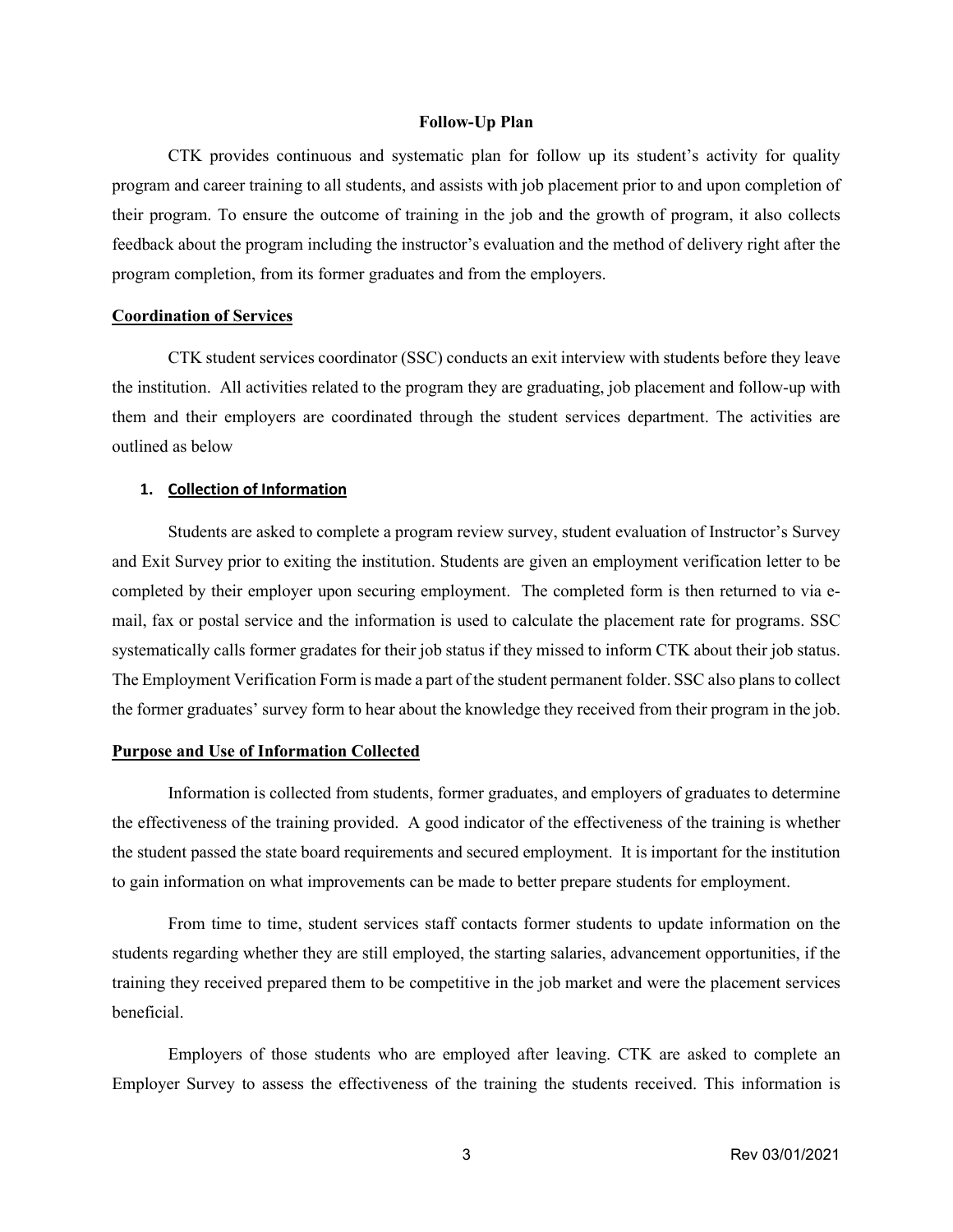beneficial in future planning for employment sites that are critical to the placement of students upon completion of their program. It is also beneficial in making program changes that can better prepare students for the job market.

 If students leave the area or change address locations and do not notify the institution of the change, the institution will have no way of contacting the students, thus limiting the amount of follow-up data that is available for program improvement. Information on students who leave and later contact the school will be entered into the student record for future data collection.

#### **2. Placement Data Distribution**

At least once annually during a formal staff meeting, follow-up information collected from former students and employers of former students is shared with the instructional personnel and administrative staff. This information is discussed and used for planning procedural changes in the student services department that will impact the methods used to gain information on former students and from employers.

#### **Elements of Program Outcome/Attached Survey Forms**

- 1. Program Evaluation/Grievances by Student
- 2. Student Follow-up Survey/Exit Survey from TWC
- 3. Employer Survey of Former Student
- 4. Follow up survey from former graduates

### 3. **Annual Review**

This plan is revised and reviewed annually by institutional advisory board and revised as necessary. The revised pan has been made public by SSC through emails or placing the plans in the lobby.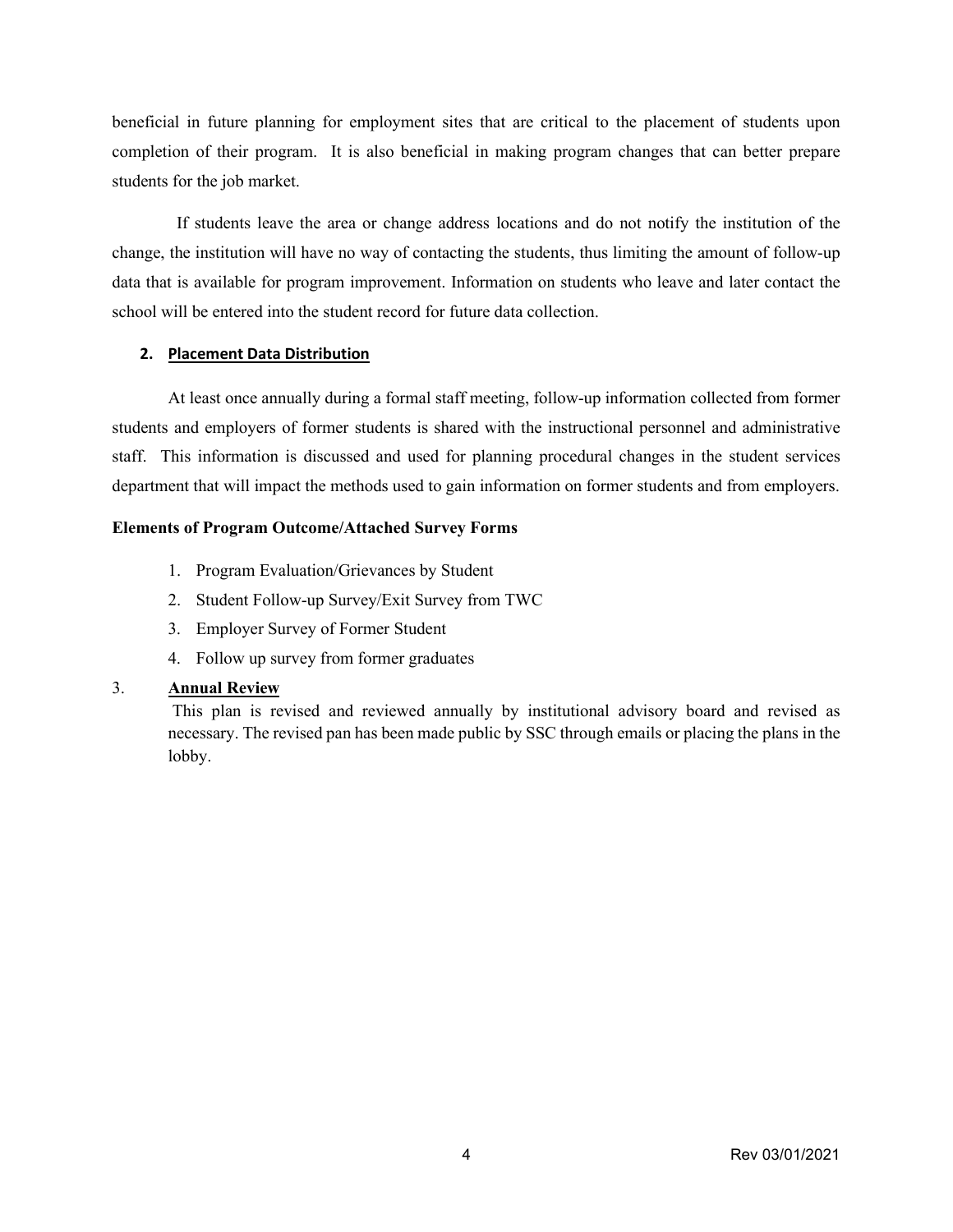## **Program Evaluation/Grievances by Student**

| Name of the Program:<br>Date: |                                                                                                                                                                                                                    |              |                |                |                |   |
|-------------------------------|--------------------------------------------------------------------------------------------------------------------------------------------------------------------------------------------------------------------|--------------|----------------|----------------|----------------|---|
| $\mathbf{1}$                  | Course facilities including technology/media are adequate                                                                                                                                                          |              |                |                |                |   |
|                               | for the success of this course                                                                                                                                                                                     | $\mathbf{1}$ | $\overline{2}$ | 3              | 4              | 5 |
| $\overline{2}$                | Does the course able to train you in all the activities<br>necessary to work you in a health care industry of your filed                                                                                           | 1            | $\overline{2}$ | 3              | $\overline{4}$ | 5 |
| 3                             | Were the contents and the method of delivery is relevant to<br>the objectives                                                                                                                                      | $\mathbf{1}$ | $\overline{2}$ | 3              | $\overline{4}$ | 5 |
| $\overline{4}$                | Means of assessing my ability by CTK personnel<br>during enrollment time for my chosen occupations<br>were appropriate                                                                                             | 1            | $\overline{2}$ | 3              | $\overline{4}$ | 5 |
| 5                             | Were there information/counseling available for jobs and<br>placement                                                                                                                                              | 1            | $\overline{2}$ | $\overline{3}$ | 4              | 5 |
| 5                             | CTK staff are courteous, professional and helpful                                                                                                                                                                  | $\mathbf{1}$ | $\overline{2}$ | $\overline{3}$ | 4              | 5 |
| 6                             | Overall, how is your personal judgement of your program<br>& School                                                                                                                                                | $\mathbf{1}$ | $\overline{2}$ | $\overline{3}$ | $\overline{4}$ | 5 |
|                               |                                                                                                                                                                                                                    |              |                |                |                |   |
| $\tau$                        | Need to talk to the School Director in any issues: or email to<br>$ctkhealthcare@gmail.com, Ph # 940-594-8910$<br>Action by director to resolve the Grievances: Yes/No<br>If Yes: Write the resolution met & Date: |              |                |                |                |   |
|                               |                                                                                                                                                                                                                    |              |                |                |                |   |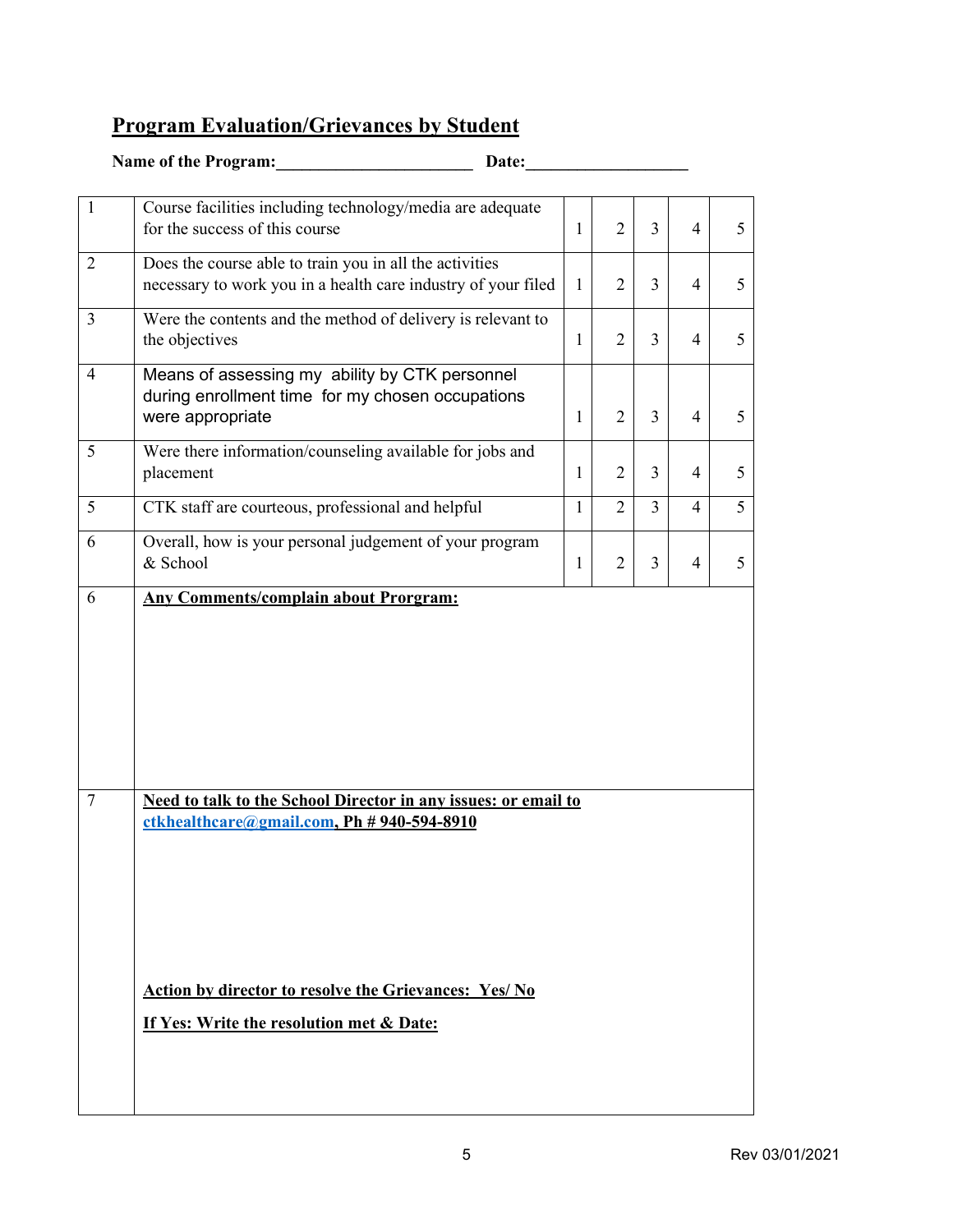|    | <b>FORMER STUDENT FOLLOW-UP SURVEY/ OR TWC exit Form</b>                                                                                                                                                                       |      |  |
|----|--------------------------------------------------------------------------------------------------------------------------------------------------------------------------------------------------------------------------------|------|--|
|    |                                                                                                                                                                                                                                |      |  |
|    |                                                                                                                                                                                                                                |      |  |
|    |                                                                                                                                                                                                                                |      |  |
|    | This survey is requesting information to see how your training program relates to your present work situation. Please answer the<br>questions below and return this form by (Date)___________________________________          |      |  |
|    | Information you provide will not be reported on an individual basis but will be used only to provide statewide statistical information.                                                                                        |      |  |
|    | Please call if you have questions about this survey. Thank you.                                                                                                                                                                |      |  |
|    | Program Instructor                                                                                                                                                                                                             | Date |  |
| 1. | What is your current employment status? (Please check one)<br>Employed in a field related to training                                                                                                                          |      |  |
|    | Employed in a field not related to training                                                                                                                                                                                    |      |  |
|    | Not Employed, Not Seeking Employment                                                                                                                                                                                           |      |  |
|    | Unemployed, Seeking Employment                                                                                                                                                                                                 |      |  |
|    | Continuing Education                                                                                                                                                                                                           |      |  |
| 2. | Please provide the following information about your present job.<br>Name of Company/Employer                                                                                                                                   |      |  |
|    |                                                                                                                                                                                                                                |      |  |
|    | Immediate Supervisor                                                                                                                                                                                                           |      |  |
|    |                                                                                                                                                                                                                                |      |  |
|    | Job Duties                                                                                                                                                                                                                     |      |  |
|    |                                                                                                                                                                                                                                |      |  |
|    | Current Salary before deductions expansion of the state of the state of the state of the state of the state of the state of the state of the state of the state of the state of the state of the state of the state of the sta |      |  |
|    | The salary is based on how many hours per week of employment?                                                                                                                                                                  |      |  |
|    |                                                                                                                                                                                                                                |      |  |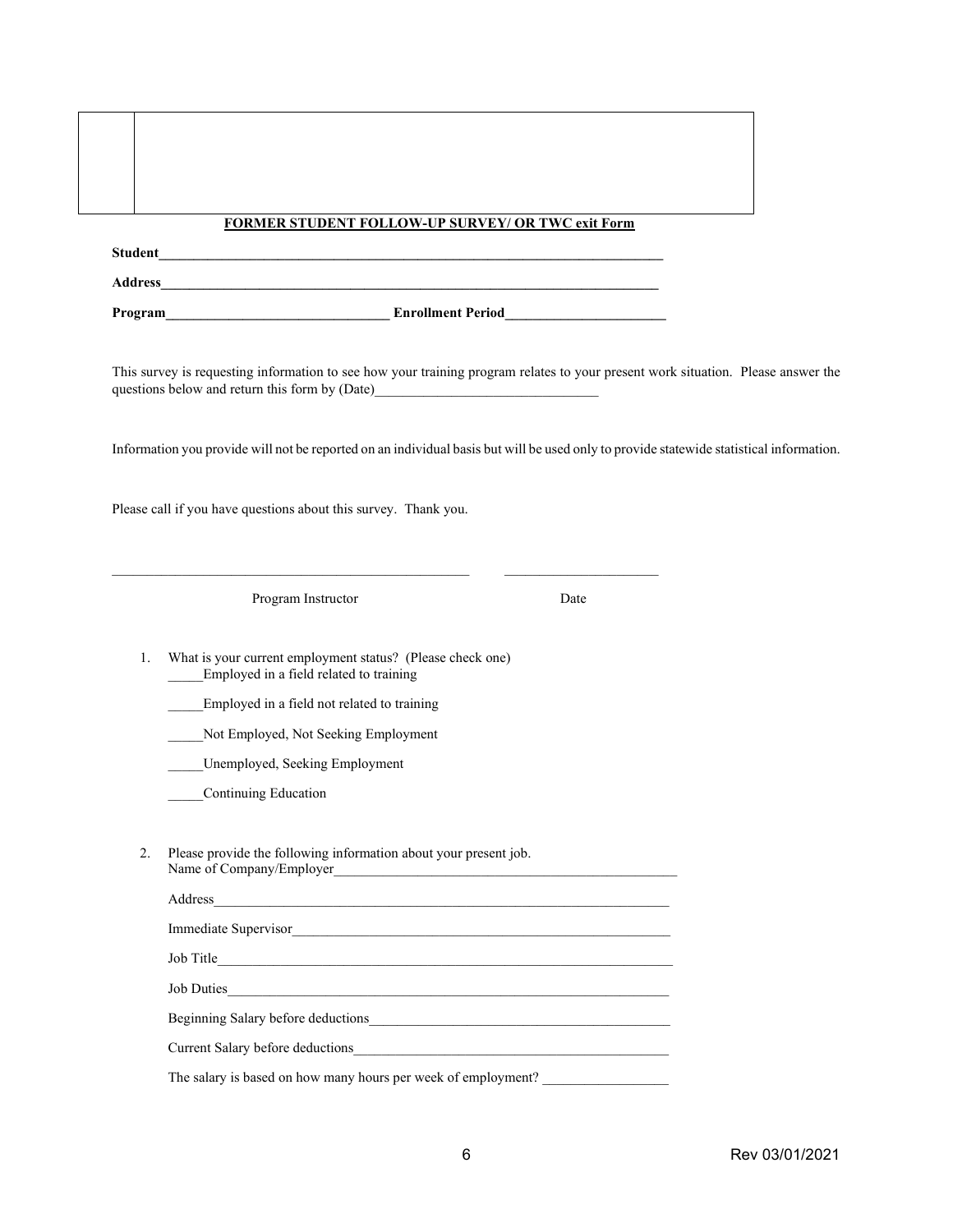3. Are there advancement opportunities in your current position? \_\_\_\_\_Yes \_\_\_\_\_No

4. Was your training at CTK beneficial to you in your current position? \_\_\_\_\_Yes \_\_\_\_\_No

5. Were you satisfied with the placement services you received? \_\_\_\_\_Yes \_\_\_\_\_No

#### **Please return completed survey to**

CTK Healthcare & Career Services

3455 N. Beltline Rd #203, Irving, TX, 75062

#### **EMPLOYER SURVEY OF FORMER STUDENTS**

Please rate the technical training received by the following individual in the areas below by placing a check in the appropriate column.

Student:

Program: \_\_\_\_\_\_\_\_\_\_\_\_\_\_\_\_\_\_\_\_\_\_\_\_\_ \_

**A. Technical Knowledge State Acceptable OR Needs Improvement** 

1. Employee possesses specific job related knowledge for success on the job.

2. Employee is able to operate equipment used on the job.

3. Employee possesses basic reading, verbal and math skills.

 $\frac{1}{2}$  ,  $\frac{1}{2}$  ,  $\frac{1}{2}$  ,  $\frac{1}{2}$  ,  $\frac{1}{2}$  ,  $\frac{1}{2}$  ,  $\frac{1}{2}$  ,  $\frac{1}{2}$  ,  $\frac{1}{2}$  ,  $\frac{1}{2}$  ,  $\frac{1}{2}$  ,  $\frac{1}{2}$  ,  $\frac{1}{2}$  ,  $\frac{1}{2}$  ,  $\frac{1}{2}$  ,  $\frac{1}{2}$  ,  $\frac{1}{2}$  ,  $\frac{1}{2}$  ,  $\frac{1$ 

4. Overall rating of technical knowledge

Very Good Good Neutral Poor Very Poor

#### **B. Work Attitude**

1. Willingness to accept responsibility